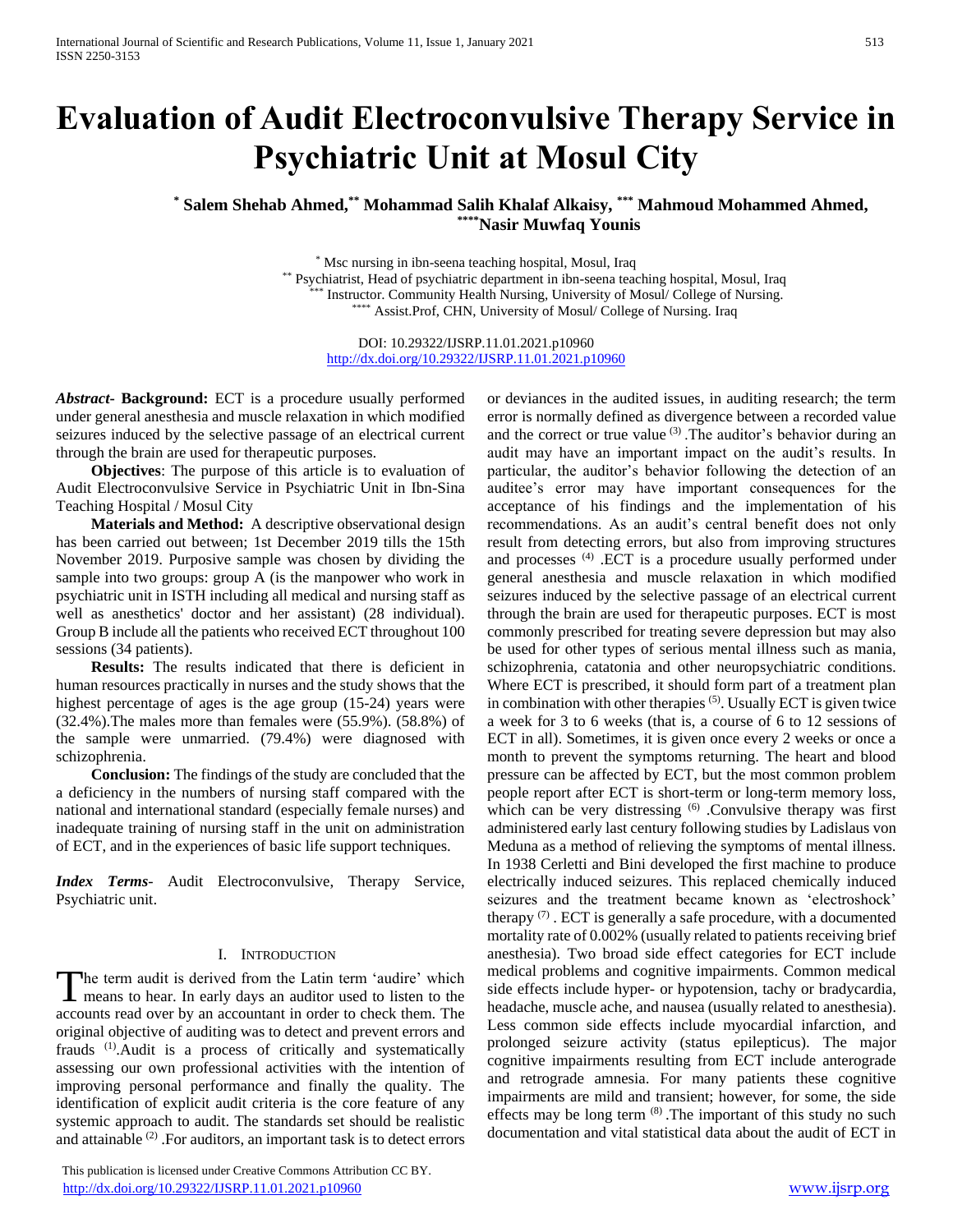Iraq generally and in Mosul city specifically. It is necessary to apply such research to verify and explain this topic in ECT clinics in Iraq and to provide suggestions and recommendations depending on study results. Finally, the objective of this report was to evaluation of Audit Electroconvulsive service in Psychiatric Unit in Ibn-Sina Teaching Hospital / Mosul City

## II. METHODOLOGY

## **1. Design and period of the study**:

The design is a clinical descriptive observational. The study had been carried out in the period from the 1st December 2019 till the 15th November 2019.

## **2. Setting of the study:**

 The study was carried out at the psychiatric unit in ISTH in Nineveh Governorate, which is considered the unique psychiatric governmental unit in the city.

## **3. Sample of the study:**

Purposive sample was considered in the study (it is the only local governmental clinic in Mosul city used modified ECT, it is a part of psychiatric unit in ISTH) .The sample of the study includes two subjects: First: in order to evaluate the procedure of administration of ECT all manpower affiliated in the ECT clinic in psychiatric unit in ISTH were included (all medical and nursing staff as well as anesthetics' doctor and her assistant) (28 individual). Second: Cases: all patients who receive ECT throughout (100) sessions were included (34 patients).

## **4. Instrument of the study:**

The tool of the study was developed from the following sources First: ECT Accreditation Service (ECTAS), Standards for the administration of ECT, Royal College of Psychiatrists 2010 (RCP, 2010), first edition was established at 2003. Second: policy on ECT, Ministry of Health of Iraq 2010(MOH of Iraq, 2010).

The tool is composed of two parts which are checked by the investigator by direct observation:

Part 1 Descriptive data of the structure of ECT clinic: composed of seven sections (101) items which were answered by (available or not available) .

- Section one: the ECT clinic and facilities; (52) items
- Section two: staff and training; (49) items

Part 2 Patient's socio-demographic status form consists of (10) items:

Socio-demographic status, type of ECT, previous ECT sessions, and admission type.

## **5. Data collection method:**

Two methods used in collection of data:-

- 1. The evaluation of the unit were done through using the standard, direct observational technique (interview with manpower) were use in some items, and questions answered by the head of the nurse and the unit manager, especially the information regarding numbers and qualifications of medical staff, nursing staff, administrating staff and facilities, additionally the structure and the requirement of the unit were checked. Also Patients' data were collected by interview with patients or their relatives if we cannot obtain it from the patients for any reason.
- 2. Direct observation to the procedure done by the manpower using standard checklist form on administration of ECT.

## **6. Statistical Analysis:**

 To describe and analyze the findings of the study, the statistical means used were:

- 1. Frequency
- 2. Percentage

III. RESULTS

| Unit staff  |                             | No.            | $\frac{0}{0}$ |
|-------------|-----------------------------|----------------|---------------|
| physicians  | specialists                 | $\overline{7}$ | 53.8          |
|             | Senior<br>house<br>officers | 6              | 46.2          |
|             | Total                       | 13             | 100           |
| anesthetics | anesthetics                 |                | 50            |
|             | Assistant                   |                | 50            |
|             | Total                       | $\overline{2}$ | 100           |
| nurses      | Secondary school            | $\overline{4}$ | 40            |
|             | Institute                   | 3              | 30            |
|             | College and above           | 3              | 30            |
|             | Total                       | 10             | 100           |
|             |                             |                |               |

**Table (1) demographical data of manpower working in psychiatric unit**

 This table show, according to physicians; that the highest percentage was specialist (53.8%), according to anesthetics; there is one anesthetic doctor with his assistant, and according to the

nurses the highest percentage was secondary school graduates  $(40\%)$ .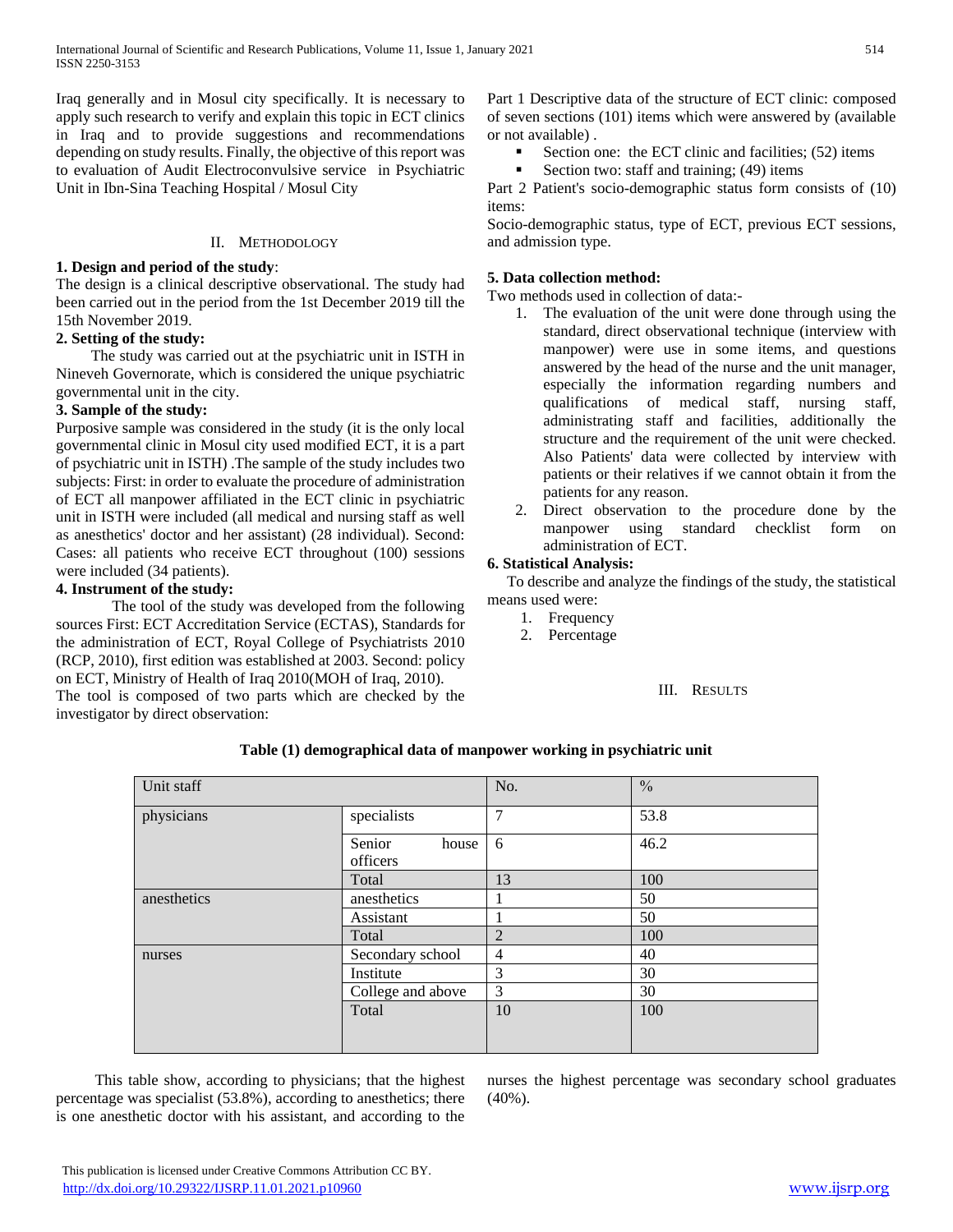

**Figure (1) Ages' distribution of the patients that receive ECT during data collection period (total =34 pts.)**



**Figure (2) percentage and numbers of patients' gender that receive ECT data collection period (total =34 pts.)**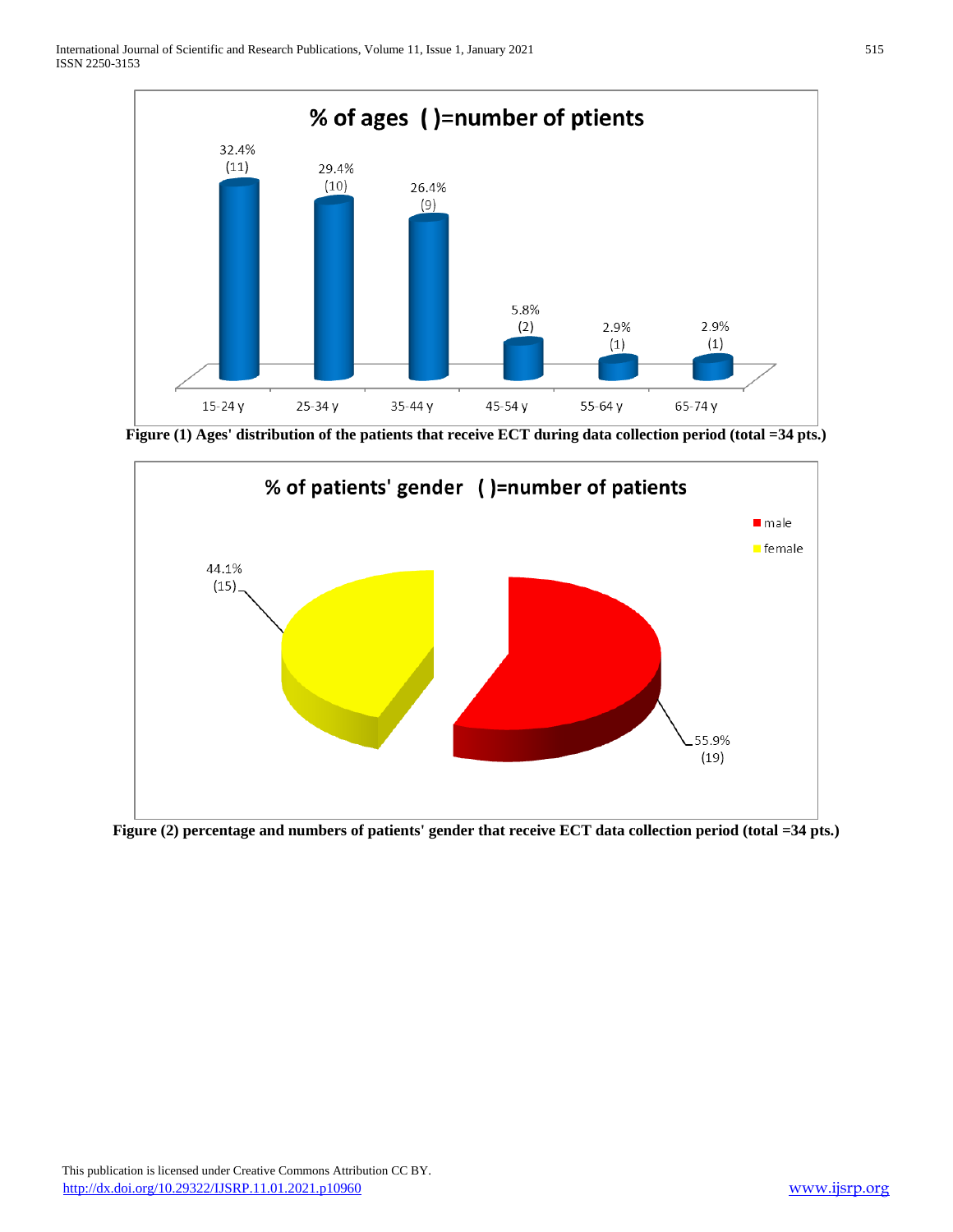

**Figure (3) distribution of marital status among patients receive ECT (total =34 pts.)**



**Figure (4) percentage and number of patients of educational level between patient receive ECT (total =34 pts.)**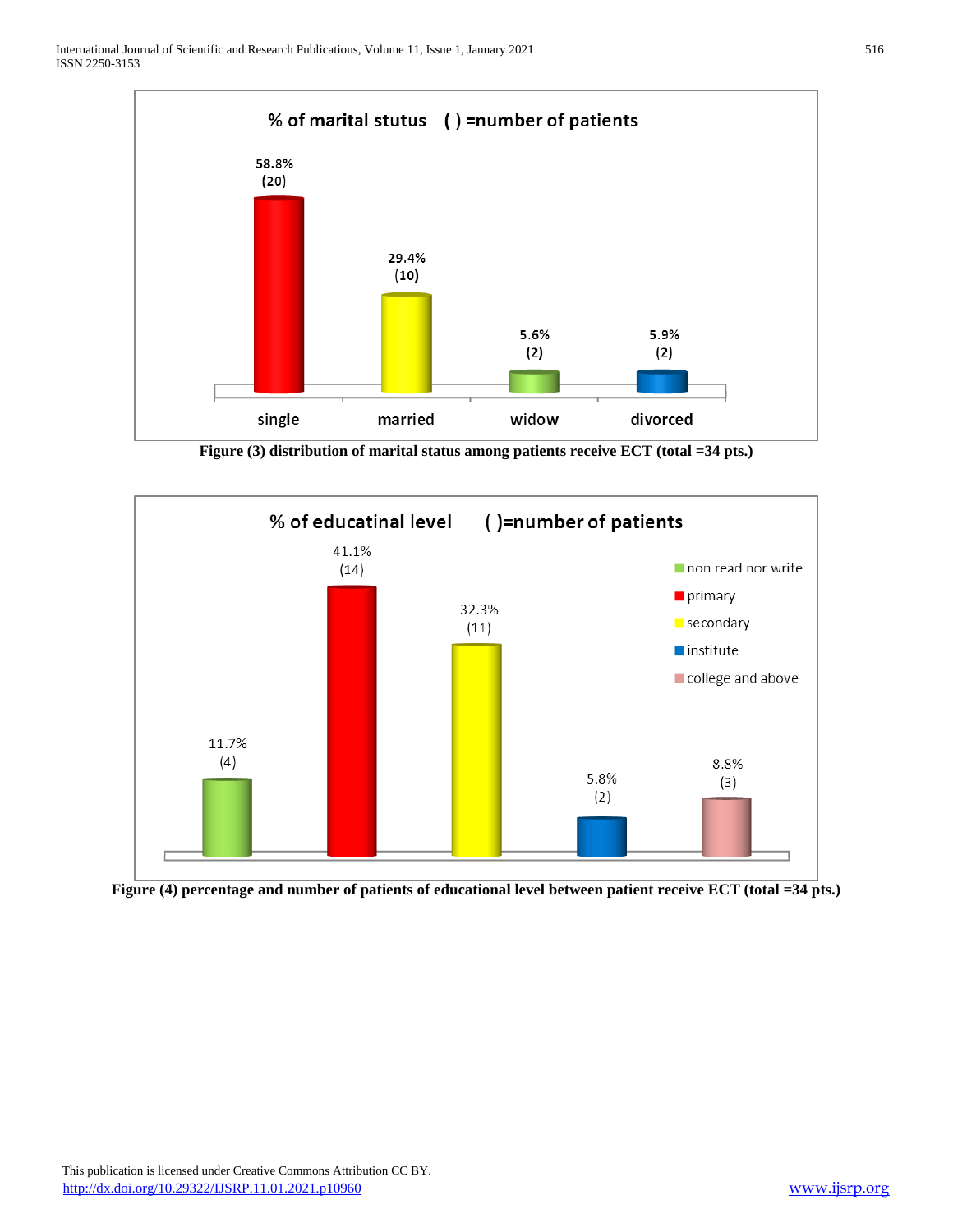

**Figure (5) the clinic and facilities**



**Figure (6) staff and training**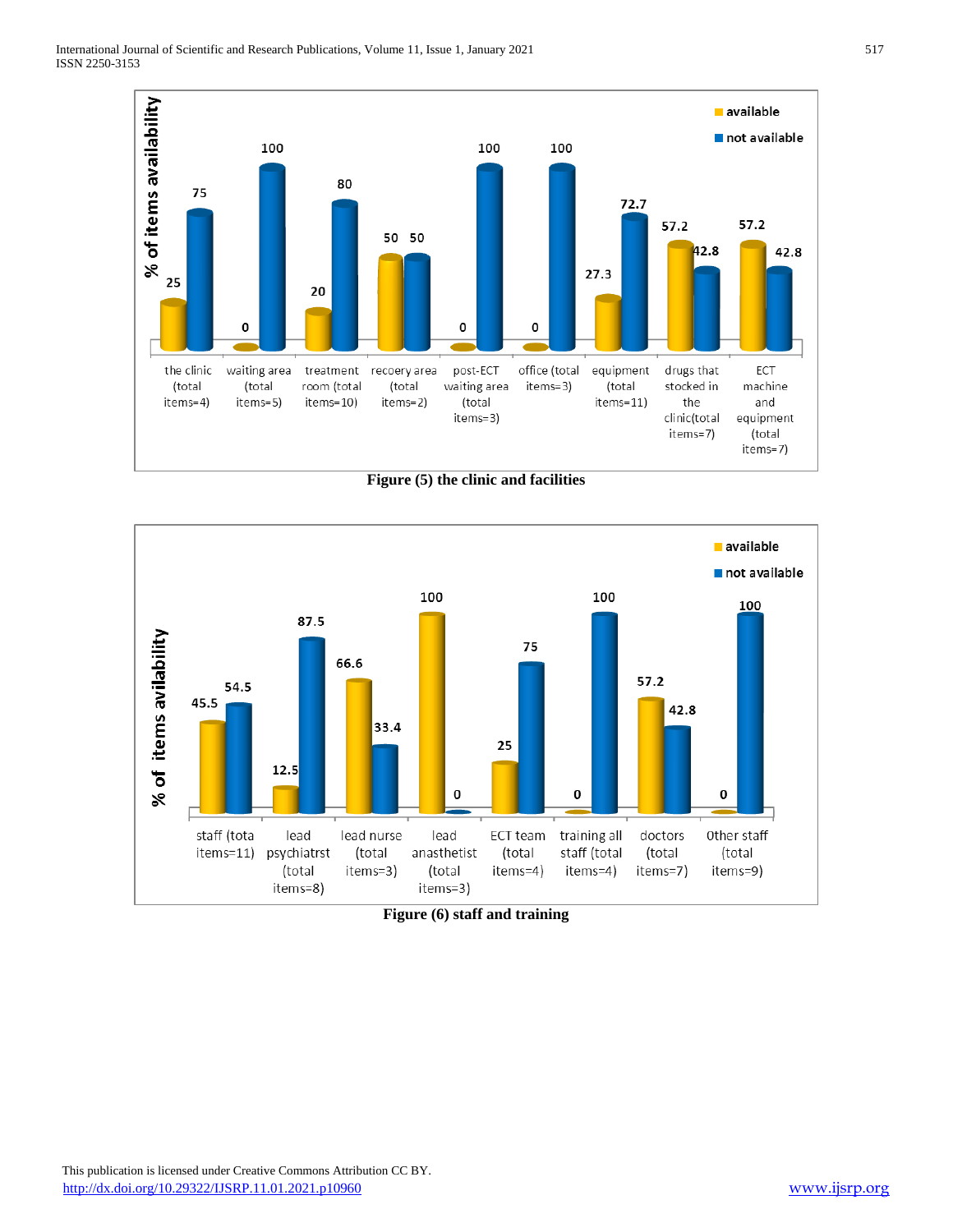

IV. DISCUSSION

 To audit ECT in this study the investigator will comment on the findings which reflect the local services in psychiatric unit in ISTH. As ECT unit has been recently established and equipped for modified clinic in the psychiatric unit, there will be an expected deficiency in provided services as compared to the international standard, added to the lack of training program, manpower and other resources (building and supply) due the period of wars and sanction on Iraq. The investigator will present the findings as a first step in audit before planning to remedy the defect.This study is the first in Iraq; it explains the reason for not comparing the findings with local results. Internationally still the available reports are scanty (RCP and Scottish annul audit only).This study shows that, regarding physicians, there are adequate numbers and qualifications, also the clinic has one anesthetic doctor with her assistant. As for the nurses, the total number is (10). This number represents the total nursing staff affiliated in psychiatric unit in ISTH introduce services covering day and night shifts in addition to the ECT clinic itself, therefore; mostly we observe that is only two nurses present during ECT treatment and recovery (table 1).According to RCP standard, it should be at least one trained nurse plus one experienced nurse in treatment room, with same numbers in recovery area. In addition to one person competent in cardiopulmonary resuscitation with another trained as a life support provider.When the results of this study are compared with the standard it revealed that there is a defect and lack in the nursing staff who should be caring for the patients in the treatment room and recovery area. This finding can be explained by the fact that there is a real nursing shortage in general and especially in psychiatric unit, this may be due to the negative attitudes of health care workers towards mental health sector. This study shows that the highest percentage of patients aged from (15-24) years was 32.4% (11) patients , minimum age was 16 years and maximum

 This publication is licensed under Creative Commons Attribution CC BY. <http://dx.doi.org/10.29322/IJSRP.11.01.2021.p10960> [www.ijsrp.org](http://ijsrp.org/)

age was 71, mean age was 39.5 years, and 87% of total patients was under 45 years (figure 1). The findings of this study are in accordance with:  $(9,10)$  .But it is different from the findings McKersie (2011) who stated that the average age of admission for ECT was  $(57.49)^{(11)}$ . And finally Garg et al.  $(2011)$  indicated that 43.3% were between 26 and 35 years of age, the mean age of the patients was  $31.53 \pm$  years with a range of 21 to 45 years. The difference in the findings may be due to sampling technique or the tools of assessment used in the above studies (12) . Adding these findings reflect the effect of stress on the younger generation in Iraq plus the strategy of the admission to the psychiatric unit (which is the only unit in Mosul city for acutely ill inpatients only).This study found that 19 patients (55.9%) were males, 15 patients (44.1%) were females (figure 2). The variation could be due to the different guidelines of indications and administration of ECT in different centers.This study shows that 58.8% were singles and 29.4% were married (figure 3).This is in agreement with the results of Garg et al. (2011) who indicated that the majority of his sample (66.7%) was unmarried. These findings may mostly be due to the fact that the affected patients are young aged and have more chance to be affected by psychiatric illness. The findings of this study show that most of the sample 14 patients (41.1%) who receive ECT were graduate of primary school and 11 patients (32.3%) were graduated of secondary school (figure 4). The findings of this study show that the ECT clinic in ISTH has an adequate size of treatment room (25 square meters) but there is no pre ECT waiting area, these findings explain that there is only 25% of clinic structure complying with standard. Figure (6) shows that the clinic complies with 45.5% of the standard regarding staff and training: there is one suitably trained psychiatrist present during treatment, one experienced psychiatrist, and one trained nurse present in the treatment room, but there is no trained nurse in the recovery area, the clinic doesn't meet the standard of RCP in the